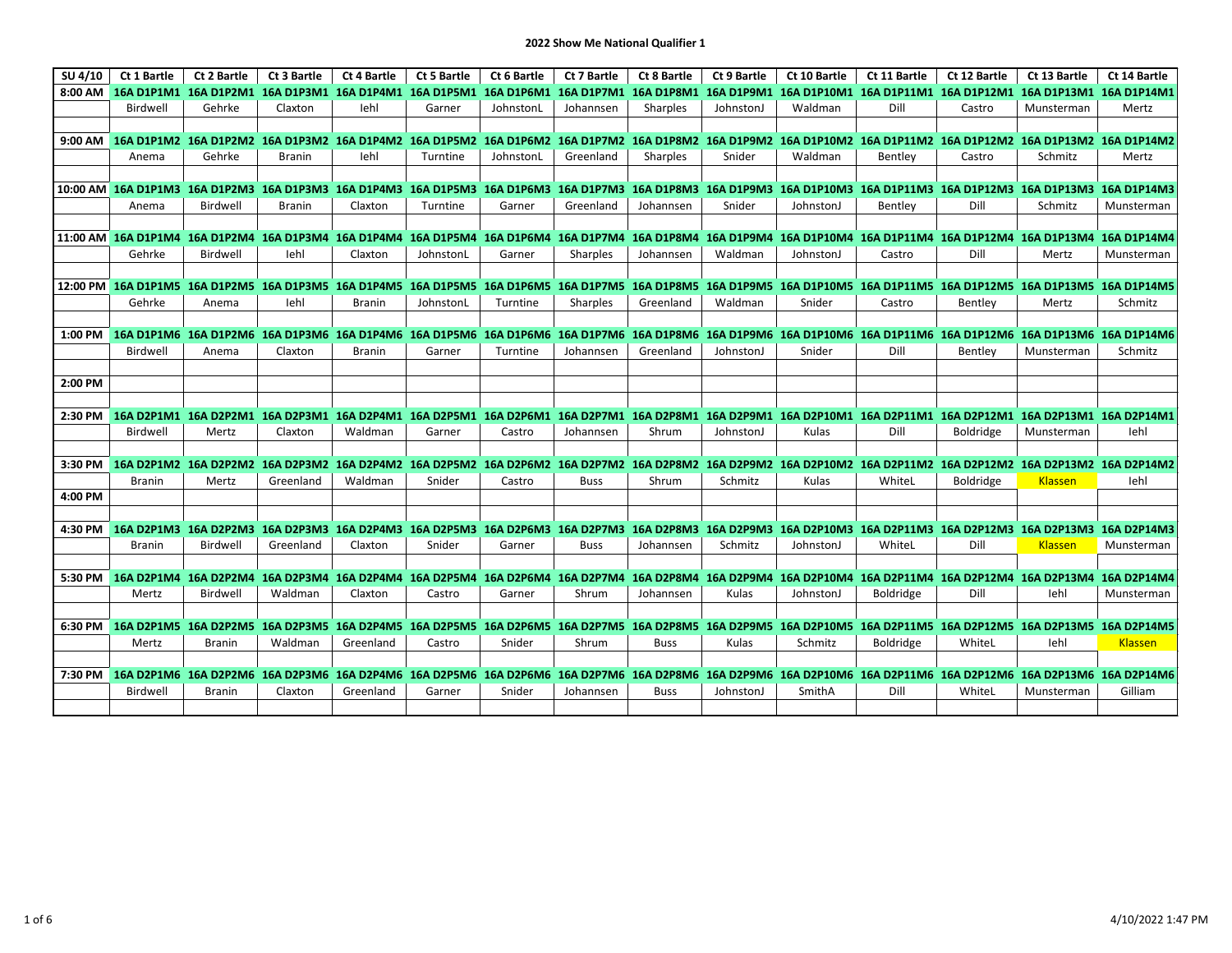| SU 4/10 | Ct 15 Bartle                                                                                                                                                                                                                   | Ct 16 Bartle                                                                             |        | Ct 17 Bartle   Ct 18 Bartle |         | Ct 19 Bartle   Ct 20 Bartle   Ct 21 Bartle |             |               |               | Ct 22 Bartle   Ct 23 Bartle   Ct 24 Bartle | Ct 25 Bartle      | Ct 26 Bartle | Ct 27 Bartle       | Ct 28 Bartle            |
|---------|--------------------------------------------------------------------------------------------------------------------------------------------------------------------------------------------------------------------------------|------------------------------------------------------------------------------------------|--------|-----------------------------|---------|--------------------------------------------|-------------|---------------|---------------|--------------------------------------------|-------------------|--------------|--------------------|-------------------------|
|         | 8:00 AM 16A D1P15M1 16A D1P16M1 17A D1P1M1 17A D1P2M1 17A D1P3M1 17A D1P4M1 17A D1P5M1 17A D1P6M1 17A D1P7M1 17A D1P8M1 17A D1P9M1 17A D1P10M1 17A D1P10M1 17A D1P10M1                                                         |                                                                                          |        |                             |         |                                            |             |               |               |                                            |                   |              |                    | 150 D1P1M1              |
|         | Klassen                                                                                                                                                                                                                        | <b>Boldridge</b>                                                                         | Abbott | Taylor                      | Knuth   | Mercado                                    | Kulas       | Skinner       | Swanson       | Lundy                                      | RiveraM           | Willamon     | Shrum              | HormazabalE             |
|         |                                                                                                                                                                                                                                |                                                                                          |        |                             |         |                                            |             |               |               |                                            |                   |              |                    |                         |
|         | 9:00 AM 16A D1P15M2 16A D1P16M2 17A D1P1M2 17A D1P2M2 17A D1P3M2 17A D1P4M2 17A D1P5M2 17A D1P6M2 17A D1P7M2 17A D1P8M2 17A D1P9M2 17A D1P10M2 17A D1P10M2 17A D1P11M2 15O D1P1M2                                              |                                                                                          |        |                             |         |                                            |             |               |               |                                            |                   |              |                    |                         |
|         | WhiteL                                                                                                                                                                                                                         | <b>Boldridge</b>                                                                         | Abbott | RiveraJ                     | Knuth   | WallenburgR                                | Kulas       | Gunter        | Swanson       | Lopez                                      | RiveraM           | Willamon     | Shrum              | Scannell                |
|         |                                                                                                                                                                                                                                |                                                                                          |        |                             |         |                                            |             |               |               |                                            |                   |              |                    |                         |
|         | 10:00 AM 16A D1P15M3 16A D1P16M3 17A D1P1M3 17A D1P2M3 17A D1P3M3 17A D1P4M3 17A D1P5M3 17A D1P6M3 17A D1P7M3 17A D1P8M3 17A D1P9M3 17A D1P10M3 17A D1P10M3 17A D1P10M3 17A D1P10M3 17A D1P10M3 17A D1P10M3 17A D1P10M3 17A D1 |                                                                                          |        |                             |         |                                            |             |               |               |                                            |                   |              |                    | 150 D1P1M3              |
|         | WhiteL                                                                                                                                                                                                                         | Klassen                                                                                  | Corona | RiveraJ                     | Taylor  | WallenburgR                                | Mercado     | Gunter        | Skinner       | Lopez                                      | Lundy             | SmithA       | Le                 | Scannell                |
|         |                                                                                                                                                                                                                                |                                                                                          |        |                             |         |                                            |             |               |               |                                            |                   |              |                    |                         |
|         | 11:00 AM 16A D1P15M4 16A D1P16M4 17A D1P1M4 17A D1P2M4 17A D1P3M4 17A D1P4M4 17A D1P5M4 17A D1P6M4 17A D1P7M4 17A D1P8M4 17A D1P9M4 17A D1P1M4 17A D1P1M4 17A D1P11M4 15O D1P1M4                                               |                                                                                          |        |                             |         |                                            |             |               |               |                                            |                   |              |                    |                         |
|         | <b>Boldridge</b>                                                                                                                                                                                                               | Klassen                                                                                  | Corona | Knuth                       | Taylor  | Kulas                                      | Mercado     | Swanson       | Skinner       | RiveraM                                    | Lundy             | SmithA       | Le                 | Hunt                    |
|         |                                                                                                                                                                                                                                |                                                                                          |        |                             |         |                                            |             |               |               |                                            |                   |              |                    |                         |
|         | 12:00 PM 16A D1P15M5 16A D1P16M5 17A D1P1M5 17A D1P2M5 17A D1P3M5 17A D1P4M5 17A D1P5M5 17A D1P6M5 17A D1P7M5 17A D1P8M5 17A D1P9M5 17A D1P10M5 17A D1P10M5 17A D1P11M5 15O D1P1M5                                             |                                                                                          |        |                             |         |                                            |             |               |               |                                            |                   |              |                    |                         |
|         | <b>Boldridge</b>                                                                                                                                                                                                               | WhiteL                                                                                   | Abbott | Knuth                       | RiveraJ | Kulas                                      | WallenburgR | Swanson       | Gunter        | RiveraM                                    | Lopez             | Willamon     | Shrum              | Hunt                    |
|         |                                                                                                                                                                                                                                |                                                                                          |        |                             |         |                                            |             |               |               |                                            |                   |              |                    |                         |
| 1:00 PM | 16A D1P15M6 16A D1P16M6 17A D1P1M6 17A D1P2M6 17A D1P3M6 17A D1P4M6 17A D1P5M6 17A D1P6M6 17A D1P7M6 17A D1P8M6 17A D1P9M6 17A D1P10M6 17A D1P10M6 17A D1P10M6 17A D1P10M6 17A D1P10M6 17A D1P10M6 17A D1P11M6                 | WhiteL                                                                                   |        |                             |         |                                            | WallenburgR |               |               |                                            |                   | SmithA       |                    | 150 D1P1M6              |
|         | Klassen                                                                                                                                                                                                                        |                                                                                          | Corona | Taylor                      | RiveraJ | Mercado                                    |             | Skinner       | Gunter        | Lundy                                      | Lopez             |              | Le                 | HormazabalE             |
| 2:00 PM |                                                                                                                                                                                                                                |                                                                                          |        |                             |         |                                            |             |               |               |                                            |                   |              |                    |                         |
|         |                                                                                                                                                                                                                                |                                                                                          |        |                             |         |                                            |             |               |               |                                            |                   |              |                    |                         |
| 2:30 PM |                                                                                                                                                                                                                                | 16A D2P15M1 17A D2P9M1 17A D2P1M1 17A D2P2M1 17A D2P3M1 17A D2P4M1 17A D2P5M1 17A D2P6M1 |        |                             |         |                                            |             |               |               |                                            | <b>17A D2P8M1</b> |              |                    | 17A D2P10M1 17A D2P11M1 |
|         |                                                                                                                                                                                                                                | RiveraJ                                                                                  | Corona | Taylor                      | Taylor  | Mercado                                    | Abbott      | Skinner       | Stephens      |                                            | Willamon          |              | JohnstonL          | Pacheco                 |
|         |                                                                                                                                                                                                                                |                                                                                          |        |                             |         |                                            |             |               |               |                                            |                   |              |                    |                         |
| 3:30 PM |                                                                                                                                                                                                                                | 16A D2P15M2 17A D2P9M2 17A D2P1M2 17A D2P2M2 17A D2P3M2 17A D2P4M2 17A D2P5M2 17A D2P6M2 |        |                             |         |                                            |             |               |               |                                            | <b>17A D2P8M2</b> |              | 17A D2P10M2        |                         |
|         |                                                                                                                                                                                                                                | Bentley                                                                                  | Becker | Lundy                       | Gehrke  | Lopez                                      | Abbott      | <b>SmithA</b> | Stephens      |                                            | Willamon          |              | JohnstonL          |                         |
| 4:00 PM |                                                                                                                                                                                                                                |                                                                                          |        |                             |         |                                            |             |               |               |                                            |                   |              |                    | 17A D2P11M2             |
|         |                                                                                                                                                                                                                                |                                                                                          |        |                             |         |                                            |             |               |               |                                            |                   |              |                    | Fosselius               |
| 4:30 PM |                                                                                                                                                                                                                                | 16A D2P15M3 17A D2P9M3 17A D2P1M3 17A D2P2M3 17A D2P3M3 17A D2P4M3 17A D2P5M3 17A D2P6M3 |        |                             |         |                                            |             |               |               |                                            | <b>17A D2P8M3</b> |              | 17A D2P10M3        |                         |
|         |                                                                                                                                                                                                                                | RiveraJ                                                                                  | Corona | Lundy                       | Taylor  | Lopez                                      | Mercado     | <b>SmithA</b> | Skinner       |                                            | Veitenheimer      |              | Pacheco            |                         |
|         |                                                                                                                                                                                                                                |                                                                                          |        |                             |         |                                            |             |               |               |                                            |                   |              |                    |                         |
| 5:30 PM |                                                                                                                                                                                                                                | 16A D2P15M4 17A D2P9M4 17A D2P1M4 17A D2P2M4 17A D2P3M4 17A D2P4M4 17A D2P5M4 17A D2P6M4 |        |                             |         |                                            |             |               |               |                                            | <b>17A D2P8M4</b> |              |                    | 17A D2P10M4 17A D2P11M3 |
|         |                                                                                                                                                                                                                                | RiveraJ                                                                                  | Corona | Gehrke                      | Taylor  | Abbott                                     | Mercado     | Stephens      | Skinner       |                                            | Veitenheimer      |              | Pacheco            | JohnstonL               |
|         |                                                                                                                                                                                                                                |                                                                                          |        |                             |         |                                            |             |               |               |                                            |                   |              |                    |                         |
| 6:30 PM |                                                                                                                                                                                                                                | 16A D2P15M5 17A D2P9M5 17A D2P1M5 17A D2P2M5 17A D2P3M5 17A D2P4M5 17A D2P5M5 17A D2P6M5 |        |                             |         |                                            |             |               |               |                                            | <b>17A D2P8M5</b> |              | 17A D2P10M5        |                         |
|         |                                                                                                                                                                                                                                | Bentley                                                                                  | Becker | Gehrke                      | Lundy   | Abbott                                     | Lopez       | Stephens      | <b>SmithA</b> |                                            | WallenburgR       |              | Fosselius          |                         |
|         |                                                                                                                                                                                                                                |                                                                                          |        |                             |         |                                            |             |               |               |                                            |                   |              |                    |                         |
| 7:30 PM |                                                                                                                                                                                                                                | 16A D2P15M6 17A D2P9M6 17A D2P1M6 17A D2P2M6 17A D2P3M6 17A D2P4M6 17A D2P5M6 17A D2P6M6 |        |                             |         |                                            |             |               |               |                                            | <b>17A D2P8M6</b> |              | <b>17A D2P10M6</b> |                         |
|         |                                                                                                                                                                                                                                | Bentley                                                                                  | Becker | Taylor                      | Lundy   | Mercado                                    | Lopez       | Skinner       | Corona        |                                            | WallenburgR       |              | Fosselius          |                         |
|         |                                                                                                                                                                                                                                |                                                                                          |        |                             |         |                                            |             |               |               |                                            |                   |              |                    |                         |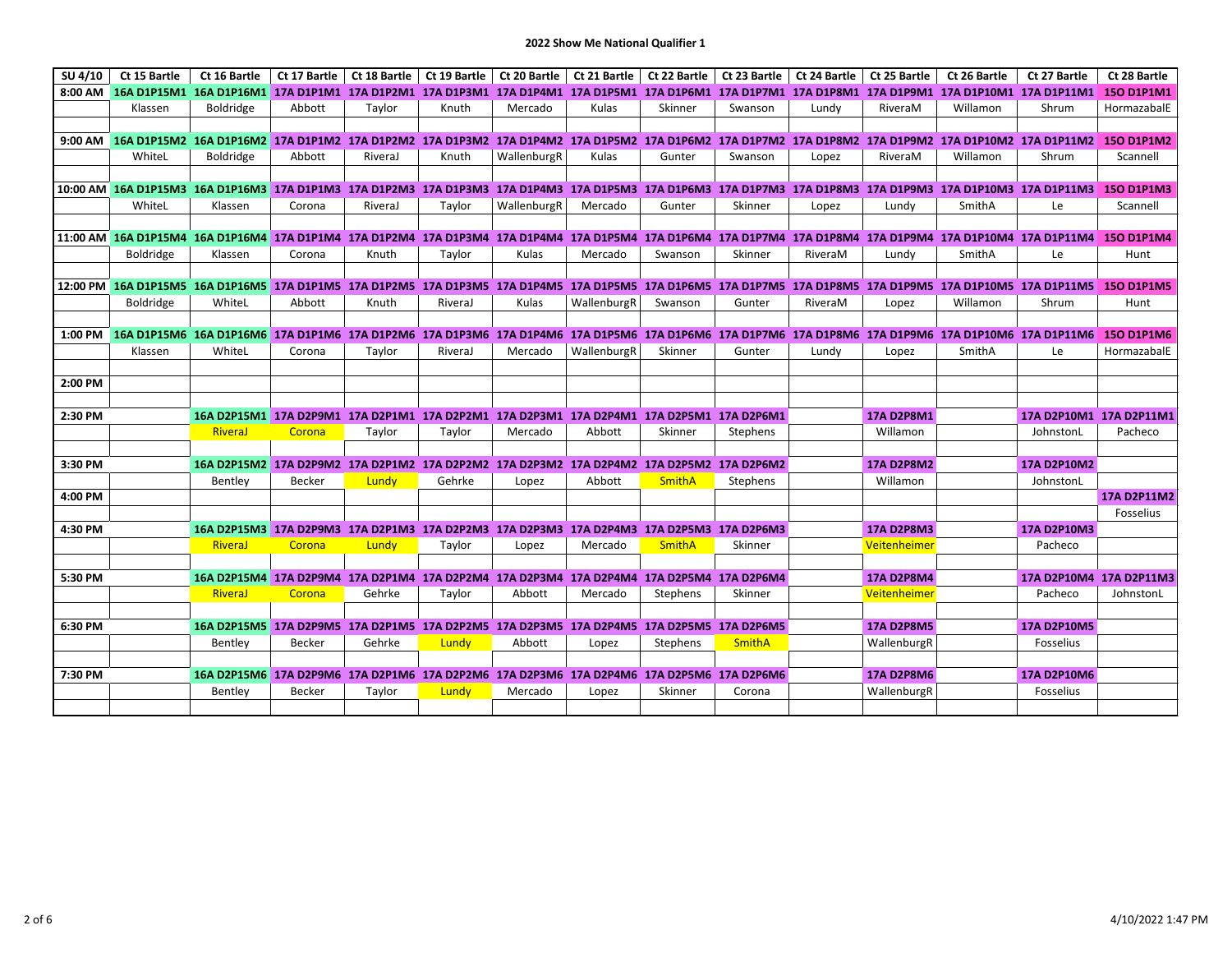| SU 4/10  | Ct 29 Bartle      | Ct 30 Bartle      | Ct 31 Bartle      | Ct 32 Bartle                                        | Ct 33 Bartle      | Ct 34 Bartle          | Ct 35 Bartle   Ct 36 Bartle      |                       | Ct 37 Bartle                                                                                                  | Ct 38 Bartle                | Ct 39 Bartle    | Ct 40 Bartle                                                      | Ct 41 Bartle      | Ct 42 Bartle           |
|----------|-------------------|-------------------|-------------------|-----------------------------------------------------|-------------------|-----------------------|----------------------------------|-----------------------|---------------------------------------------------------------------------------------------------------------|-----------------------------|-----------------|-------------------------------------------------------------------|-------------------|------------------------|
| 8:00 AM  | 150 D1P2M1        | 150 D1P3M1        | 150 D1P4M1        | 150 D2P1M1                                          |                   |                       |                                  |                       | 150 D2P2M1 150 D2P3M1 150 D2P4M1 150 D2P5M1 160 D1P1M1 160 D1P2M1 160 D1P3M1 160 D1P4M1 160 D2P1M1 160 D2P2M1 |                             |                 |                                                                   |                   |                        |
|          | Hunt              | Stephens          | Pacheco           | Jett                                                | Bravo             | WhiteP                | Martin                           | <b>Buss</b>           | Kocour                                                                                                        | Matabire                    | Rodriguez       | Baker                                                             | Cooper            | Chase                  |
|          |                   |                   |                   |                                                     |                   |                       |                                  |                       |                                                                                                               |                             |                 |                                                                   |                   |                        |
| 9:00 AM  | 150 D1P2M2        | 150 D1P3M2        | <b>150 D1P4M2</b> | 150 D2P1M2                                          |                   |                       |                                  |                       | 150 D2P2M2 150 D2P3M2 150 D2P4M2 150 D2P5M2 160 D1P1M2 160 D1P2M2 160 D1P3M2 160 D1P4M2 160 D2P1M2 160 D2P2M2 |                             |                 |                                                                   |                   |                        |
|          | Hunt              | Fosselius         | Pacheco           | Veitenheimer                                        | Bravo             | WhiteP                | <b>Norris</b>                    | <b>Buss</b>           | Padilla                                                                                                       | Matabire                    | Huber           | Baker                                                             | WallenburgM       | Chase                  |
|          |                   |                   |                   |                                                     |                   |                       |                                  |                       |                                                                                                               |                             |                 |                                                                   |                   |                        |
| 10:00 AM | <b>150 D1P2M3</b> | <b>150 D1P3M3</b> | <b>150 D1P4M3</b> | <b>150 D2P1M3</b>                                   |                   |                       |                                  |                       | 150 D2P2M3 150 D2P3M3 150 D2P4M3 150 D2P5M3 160 D1P1M3 160 D1P2M3 160 D1P3M3 160 D1P4M3 160 D2P1M3 160 D2P2M3 |                             |                 |                                                                   |                   |                        |
|          | HormazabalE       | Fosselius         | Stephens          | Veitenheimer                                        | Jett              | Wingert               | Norris                           | Martin                | Padilla                                                                                                       | Kocour                      | Huber           | Rodriguez                                                         | WallenburgM       | Cooper                 |
|          |                   |                   |                   |                                                     |                   |                       |                                  |                       |                                                                                                               |                             |                 |                                                                   |                   |                        |
| 11:00 AM | 150 D1P2M4        | 150 D1P3M4        | 150 D1P4M4        | 150 D2P1M4                                          |                   | 150 D2P2M4 150 D2P3M4 |                                  |                       |                                                                                                               |                             |                 | 160 D1P1M4 160 D1P2M4 160 D1P3M4 160 D1P4M4 160 D2P1M4 160 D2P2M4 |                   |                        |
|          | HormazabalE       | Pacheco           | Stephens          | Bravo                                               | Jett              | Wingert               |                                  |                       | Matabire                                                                                                      | Kocour                      | Baker           | Rodriguez                                                         | Chase             | Cooper                 |
|          |                   |                   |                   |                                                     |                   |                       |                                  |                       |                                                                                                               |                             |                 |                                                                   |                   |                        |
| 12:00 PM | <b>150 D1P2M5</b> | <b>150 D1P3M5</b> | <b>150 D1P4M5</b> | <b>150 D2P1M5</b>                                   |                   | 150 D2P2M5 150 D2P3M5 | <b>150 XO</b>                    | <b>150 XO</b>         |                                                                                                               |                             |                 | 160 D1P1M5 160 D1P2M5 160 D1P3M5 160 D1P4M5 160 D2P1M5 160 D2P2M5 |                   |                        |
|          | Scannell          | Pacheco           | Fosselius         | Bravo                                               | Veitenheimer      | WhiteP                | <b>Buss</b>                      | Martin                | Matabire                                                                                                      | Padilla                     | Baker           | Huber                                                             | Chase             | WallenburgM            |
| 1:00 PM  | 150 D1P2M6        | 150 D1P3M6        | 150 D1P4M6        | 150 D2P1M6                                          | 150 D2P2M6        | 150 D2P3M6            | 150 XO                           |                       |                                                                                                               |                             |                 | 160 D1P1M6 160 D1P2M6 160 D1P3M6 160 D1P4M6 160 D2P1M6 160 D2P2M6 |                   |                        |
|          | Scannell          | Stephens          | Fosselius         | Jett                                                | Veitenheimer      | Wingert               | Norris                           |                       | Kocour                                                                                                        | Padilla                     | Rodriguez       | Huber                                                             | Cooper            | WallenburgM            |
|          |                   |                   |                   |                                                     |                   |                       |                                  |                       |                                                                                                               |                             |                 |                                                                   |                   |                        |
| 2:00 PM  |                   |                   |                   |                                                     |                   |                       |                                  |                       |                                                                                                               |                             |                 |                                                                   |                   |                        |
|          |                   |                   |                   |                                                     |                   |                       |                                  |                       |                                                                                                               |                             |                 |                                                                   |                   |                        |
| 2:30 PM  |                   |                   |                   |                                                     |                   |                       |                                  | 16L D1P2M1 16L D1P1M1 |                                                                                                               |                             |                 | 16L D1P3M1  16L D2P1M1  17A D2P7M1  16L D1P4M1  16L D1P5M1        |                   |                        |
|          |                   |                   |                   |                                                     |                   |                       | Norris                           | Rogers                |                                                                                                               | Gard                        | Benedict        | Veitenheimer                                                      | Cooper            | Hutson                 |
|          |                   |                   |                   |                                                     |                   |                       |                                  |                       |                                                                                                               |                             |                 |                                                                   |                   |                        |
| 3:30 PM  |                   |                   |                   | CH 16A ChAM1 CH 16A ChBM1 CH 16A ChCM1 CH 16A ChDM1 | <b>CH 17A 1M1</b> | CH 17A 2M1            |                                  | 16L D1P2M2 16L D1P1M2 | <b>CH 17A 3M1</b>                                                                                             | <b>16L D1P3M2</b>           |                 | 16L D2P1M2 17A D2P7M2                                             | <b>16L D1P4M2</b> | 16L D1P5M2             |
|          | Thomas            | Rastok            | Livingston        | Messer                                              | Werner            | VanderMeerJ           | WallenburgM                      | Rogers                | Stanley                                                                                                       | Jett                        | <b>Benedict</b> | WallenburgR                                                       | Gonzalez          | Hutson                 |
| 4:00 PM  |                   |                   |                   |                                                     |                   |                       |                                  |                       |                                                                                                               |                             |                 |                                                                   |                   |                        |
|          |                   |                   |                   |                                                     |                   |                       |                                  |                       |                                                                                                               |                             |                 |                                                                   |                   |                        |
| 4:30 PM  |                   |                   |                   | CH 16A ChHM1 CH 16A ChGM1 CH 16A ChFM1 CH 16A ChEM1 | <b>CH 17A 6M1</b> |                       | CH 17A 5M1 16L D1P2M3 16L D1P1M3 |                       |                                                                                                               |                             |                 | CH 17A 4M1 16L D1P3M3 16L D2P1M3 17A D2P7M3 16L D1P4M3 16L D1P5M3 |                   |                        |
|          | Brown             | Rastok            | Livingston        | Kocour                                              | Werner            | VanderMeerJ           | WallenburgM                      | <b>Norris</b>         | Stanley                                                                                                       | Jett                        | Gard            | WallenburgR                                                       | Gonzalez          | Cooper                 |
|          |                   |                   |                   |                                                     |                   |                       |                                  |                       |                                                                                                               |                             |                 |                                                                   |                   |                        |
| 5:30 PM  | CH 16A ChIM1      | CH 16A ChJM1      | CH 16A ChKM1      | CH 16A ChLM1                                        |                   | CH 17A 7M1 CH 17A 8M1 |                                  | 16L D1P2M4 16L D1P1M4 | <b>CH 17A 9M1</b>                                                                                             |                             |                 | 16L D1P3M4 16L D2P1M4 17A D2P7M4                                  | <b>16L D1P4M4</b> | 16L D1P5M4             |
|          | Brown             | Thomas            | Livingston        | Kocour                                              | Werner            | Messer                | Rogers                           | <b>Norris</b>         | Stanley                                                                                                       | Benedict                    | Gard            | Willamon                                                          | Hutson            | Cooper                 |
|          |                   |                   |                   |                                                     |                   |                       |                                  |                       |                                                                                                               |                             |                 |                                                                   |                   |                        |
| 6:30 PM  |                   |                   |                   | CH 16A ChPM1 CH 16A ChOM1 CH 16A ChNM1 CH 16A ChMM1 |                   |                       |                                  |                       | CH 17A 11M1 16L D1P2M5 16L D1P1M5 CH 17A 10M1 16L D1P3M5 16L D2P1M5 17A D2P7M5                                |                             |                 |                                                                   | <b>16L D1P4M5</b> | 16L D1P5M5             |
|          | Brown             | Thomas            | Rastok            | Kocour                                              |                   | Messer                | Rogers                           |                       | WallenburgM VanderMeerJ                                                                                       | Benedict                    | Jett            | Willamon                                                          | Hutson            | Gonzalez               |
|          |                   |                   |                   |                                                     |                   |                       |                                  |                       |                                                                                                               |                             |                 |                                                                   |                   |                        |
| 7:30 PM  |                   |                   |                   |                                                     |                   |                       | <b>16L D1P2M6</b><br>Norris      | <b>16L D1P1M6</b>     |                                                                                                               | <b>16L D1P3M6</b><br>Werner | Jett            | 16L D2P1M6 17A D2P7M6<br><mark>Veitenheimer</mark>                | <b>16L D1P4M6</b> | 16L D1P5M6<br>Gonzalez |
|          |                   |                   |                   |                                                     |                   |                       |                                  | Stanley               |                                                                                                               |                             |                 |                                                                   | Cooper            |                        |
|          |                   |                   |                   |                                                     |                   |                       |                                  |                       |                                                                                                               |                             |                 |                                                                   |                   |                        |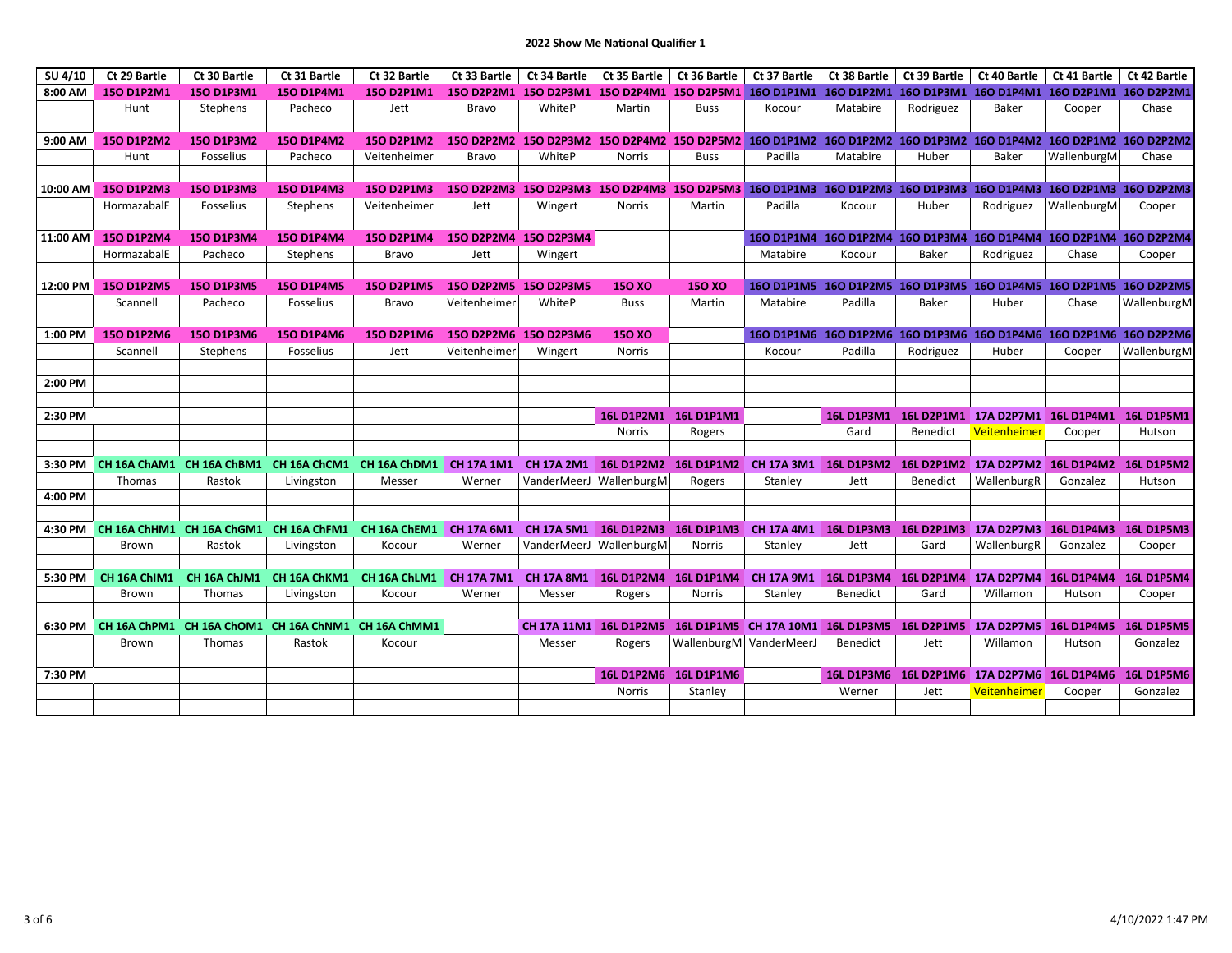| SU 4/10  | Ct 43 Bartle                                                                                                           | Ct 44 Bartle |                                  |           |          | Ct 45 Bartle   Ct 46 Bartle   Ct 47 Bartle   Ct 48 Bartle   Ct 49 Bartle |           | Ct 50 Bartle | Ct 51 Bartle                                                                                                  | Ct 52 Bartle | Ct 53 Bartle          | Ct 54 Bartle      | $\vert$ Ct 55 Bartle             | Ct 56 Bartle          |
|----------|------------------------------------------------------------------------------------------------------------------------|--------------|----------------------------------|-----------|----------|--------------------------------------------------------------------------|-----------|--------------|---------------------------------------------------------------------------------------------------------------|--------------|-----------------------|-------------------|----------------------------------|-----------------------|
| 8:00 AM  |                                                                                                                        |              |                                  |           |          |                                                                          |           |              | 160 D2P3M8 160 D2P3M4 170 D1P1M1 170 D1P2M1 170 D1P3M1 170 D1P4M1 170 D2P1M1 170 D2P2M1 170 D2P3M8 170 D2P3M4 |              |                       |                   | 17U D1P1M1 17U D1P2M1 17U D1P3M1 |                       |
|          | Messer                                                                                                                 | <b>Brown</b> | Werner                           | Hutson    | Thomas   | Gard                                                                     | Garcia    | Catchpool    | Rastok                                                                                                        | Becker       |                       | Rhodes            | Keeney                           | Aston                 |
|          |                                                                                                                        | VanderMeerJ  |                                  |           |          |                                                                          |           |              |                                                                                                               | Ewart        |                       |                   |                                  |                       |
| 9:00 AM  | 160 D2P3M2 160 D2P3M7 170 D1P1M2 170 D1P2M2 170 D1P3M2 170 D1P4M2 170 D2P1M2 170 D2P2M2                                |              |                                  |           |          |                                                                          |           |              | 170 D2P3M2 170 D2P3M7                                                                                         |              |                       |                   | 17U D1P1M2 17U D1P2M2 17U D1P3M2 |                       |
|          | Stanley                                                                                                                | VanderMeerJ  | Sepulveda                        | Hutson    | Gonzalez | Gard                                                                     | Garlitz   | Catchpool    | <b>Benedict</b>                                                                                               | Ewart        |                       | JohnsonM          | Keeney                           | OrtizF                |
|          |                                                                                                                        | Brown        |                                  |           |          |                                                                          |           |              |                                                                                                               | Becker       |                       |                   |                                  |                       |
| 10:00 AM |                                                                                                                        |              |                                  |           |          | 170 D1P1M3 170 D1P2M3 170 D1P3M3 170 D1P4M3 170 D2P1M3 170 D2P2M3        |           |              |                                                                                                               |              |                       |                   | 17U D1P1M3 17U D1P2M3 17U D1P3M3 |                       |
|          |                                                                                                                        |              | Sepulveda                        | Werner    | Gonzalez | Thomas                                                                   | Garlitz   | Garcia       |                                                                                                               |              |                       | JohnsonM          | Rhodes                           | OrtizF                |
|          |                                                                                                                        |              |                                  |           |          |                                                                          |           |              |                                                                                                               |              |                       |                   |                                  |                       |
| 11:00 AM | 160 D2P3M5                                                                                                             |              |                                  |           |          |                                                                          |           |              | 160 D2P3M6 170 D1P1M4 170 D1P2M4 170 D1P3M4 170 D1P4M4 170 D2P1M4 170 D2P2M4 170 D2P3M5 170 D2P3M6            |              |                       |                   | 17U D1P1M4 17U D1P2M4 17U D1P3M4 |                       |
|          | VanderMeerJ                                                                                                            | Messer       | Hutson                           | Werner    | Gard     | Thomas                                                                   | Catchpool | Garcia       | Ewart                                                                                                         | Rastok       |                       | Keeney            | Rhodes                           | Kirlin                |
|          |                                                                                                                        | Stanley      |                                  |           |          |                                                                          |           |              |                                                                                                               | Benedict     |                       |                   |                                  |                       |
|          | 12:00 PM 16O D2P3M1 16O D2P3M9 17O D1P1M5 17O D1P2M5 17O D1P3M5 17O D1P4M5 17O D2P1M5 17O D2P2M5 17O D2P3M1 17O D2P3M9 |              |                                  |           |          |                                                                          |           |              |                                                                                                               |              |                       |                   | 17U D1P1M5 17U D1P2M5 17U D1P3M5 |                       |
|          | Stanley                                                                                                                | <b>Brown</b> | Hutson                           | Sepulveda | Gard     | Gonzalez                                                                 | Catchpool | Garlitz      | <b>Benedict</b>                                                                                               | Becker       |                       | Keeney            | JohnsonM                         | Kirlin                |
|          |                                                                                                                        | Messer       |                                  |           |          |                                                                          |           |              |                                                                                                               | Rastok       |                       |                   |                                  |                       |
| 1:00 PM  | 100 D2P3M10 16O D2P3M3 17O D1P1M6 17O D1P2M6 17O D1P3M6 17O D1P4M6 17O D2P1M6 17O D2P2M6 17O D2P3M10 17O D2P3M3        |              |                                  |           |          |                                                                          |           |              |                                                                                                               |              |                       |                   | 17U D1P1M6 17U D1P2M6 17U D1P3M6 |                       |
|          | VanderMeerJ                                                                                                            | Messer       | Werner                           | Sepulveda | Thomas   | Gonzalez                                                                 | Garcia    | Garlitz      | Ewart                                                                                                         | Rastok       |                       | Rhodes            | JohnsonM                         | Aston                 |
|          |                                                                                                                        | <b>Brown</b> |                                  |           |          |                                                                          |           |              |                                                                                                               | Becker       |                       |                   |                                  |                       |
| 2:00 PM  |                                                                                                                        |              |                                  |           |          |                                                                          |           |              |                                                                                                               |              |                       |                   |                                  |                       |
|          |                                                                                                                        |              |                                  |           |          |                                                                          |           |              |                                                                                                               |              |                       |                   |                                  |                       |
| 2:30 PM  | 15U D2P6M1 15U D2P7M1 15U D2P8M1 15U D1P1M1                                                                            |              |                                  |           |          |                                                                          |           |              | 15U D1P2M1 15U D1P3M1 15U D1P4M1 15U D1P5M1 15U D1P6M1 15U D1P7M1 15U D2P9M1 15U D2P3M1 15U D2P1M1            |              |                       |                   |                                  |                       |
|          | <b>Bravo</b>                                                                                                           | WhiteP       | RiveraM                          | Matabire  |          | HormazabalE                                                              | Garcia    | Knuth        | Ewart                                                                                                         | Martin       | <b>Baker</b>          | Turntine          | Catchpool                        | Aston                 |
|          |                                                                                                                        |              |                                  |           |          |                                                                          |           |              |                                                                                                               |              |                       |                   |                                  |                       |
| 3:30 PM  | 15U D2P6M2 15U D2P7M2 15U D2P8M2 15U D1P1M2                                                                            |              |                                  |           |          |                                                                          |           |              | 15U D1P2M2 15U D1P3M2 15U D1P4M2 15U D1P5M2 15U D1P6M2 15U D1P7M2                                             |              |                       |                   |                                  | 15U D2P3M2 15U D2P1M2 |
|          | Wingert                                                                                                                | WhiteP       | JohnsonM                         | Matabire  |          | Rhodes                                                                   | Huber     | Knuth        | Rodriguez                                                                                                     | Martin       | Baker                 | <b>15U D2P9M2</b> | OrtizF                           | Gunter                |
| 4:00 PM  |                                                                                                                        |              |                                  |           |          |                                                                          |           |              |                                                                                                               |              |                       |                   |                                  |                       |
| 4:30 PM  | 15U D2P6M3 15U D2P7M3 15U D2P8M3 15U D1P1M3                                                                            |              |                                  |           |          |                                                                          |           |              | 15U D1P2M3 15U D1P3M3 15U D1P4M3 15U D1P5M3 15U D1P6M3 15U D1P7M3                                             |              |                       | Garlitz           |                                  | 15U D2P3M3 15U D2P1M3 |
|          | Wingert                                                                                                                | <b>Bravo</b> |                                  | RiveraM   |          | HormazabalE                                                              | Huber     | Garcia       | Rodriguez                                                                                                     |              | Turntine              |                   | Catchpool                        | Gunter                |
|          |                                                                                                                        |              | JohnsonM                         |           |          |                                                                          |           |              |                                                                                                               | Ewart        |                       |                   |                                  |                       |
| 5:30 PM  | 15U D2P6M4 15U D2P7M4 15U D2P8M4 15U D1P1M4                                                                            |              |                                  |           |          |                                                                          |           |              | 15U D1P2M4 15U D1P3M4 15U D1P4M4 15U D1P5M4 15U D1P6M4 15U D1P7M4 15U D2P9M3 15U D2P3M4 15U D2P1M4            |              |                       |                   |                                  |                       |
|          | WhiteP                                                                                                                 | Bravo        | Matabire                         | RiveraM   |          | HormazabalE                                                              | Knuth     | Garcia       | Martin                                                                                                        | Ewart        | Turntine              | <b>Baker</b>      | Catchpool                        | Sharples              |
|          |                                                                                                                        |              |                                  |           |          |                                                                          |           |              |                                                                                                               |              |                       |                   |                                  |                       |
| 6:30 PM  | 15U D2P6M5 15U D2P7M5 15U D2P8M5 15U D1P1M5                                                                            |              |                                  |           |          |                                                                          |           |              | 15U D1P2M5 15U D1P3M5 15U D1P4M5 15U D1P5M5 15U D1P6M5 15U D1P7M5                                             |              |                       |                   |                                  | 15U D2P3M5 15U D2P1M5 |
|          | WhiteP                                                                                                                 | Wingert      | Matabire                         | JohnsonM  |          | Rhodes                                                                   | Knuth     | Huber        | Martin                                                                                                        | Rodriguez    | Garlitz               |                   | OrtizF                           | Sharples              |
|          |                                                                                                                        |              |                                  |           |          |                                                                          |           |              |                                                                                                               |              |                       |                   |                                  |                       |
| 7:30 PM  | <b>15U D2P6M6</b>                                                                                                      |              | 15U D2P7M6 15U D2P8M6 15U D1P1M6 |           |          |                                                                          |           |              | 15U D1P2M6 15U D1P3M6 15U D1P4M6 15U D1P5M6                                                                   |              | 15U D1P6M6 15U D1P7M6 |                   |                                  | 15U D2P3M6 15U D2P1M6 |
|          | <b>Bravo</b>                                                                                                           | Wingert      | Grandpre                         | JohnsonM  |          | Rhodes                                                                   | Garcia    | Huber        | Livingston                                                                                                    | Rodriguez    | Garlitz               |                   | OrtizF                           | Aston                 |
|          |                                                                                                                        |              |                                  |           |          |                                                                          |           |              |                                                                                                               |              |                       |                   |                                  |                       |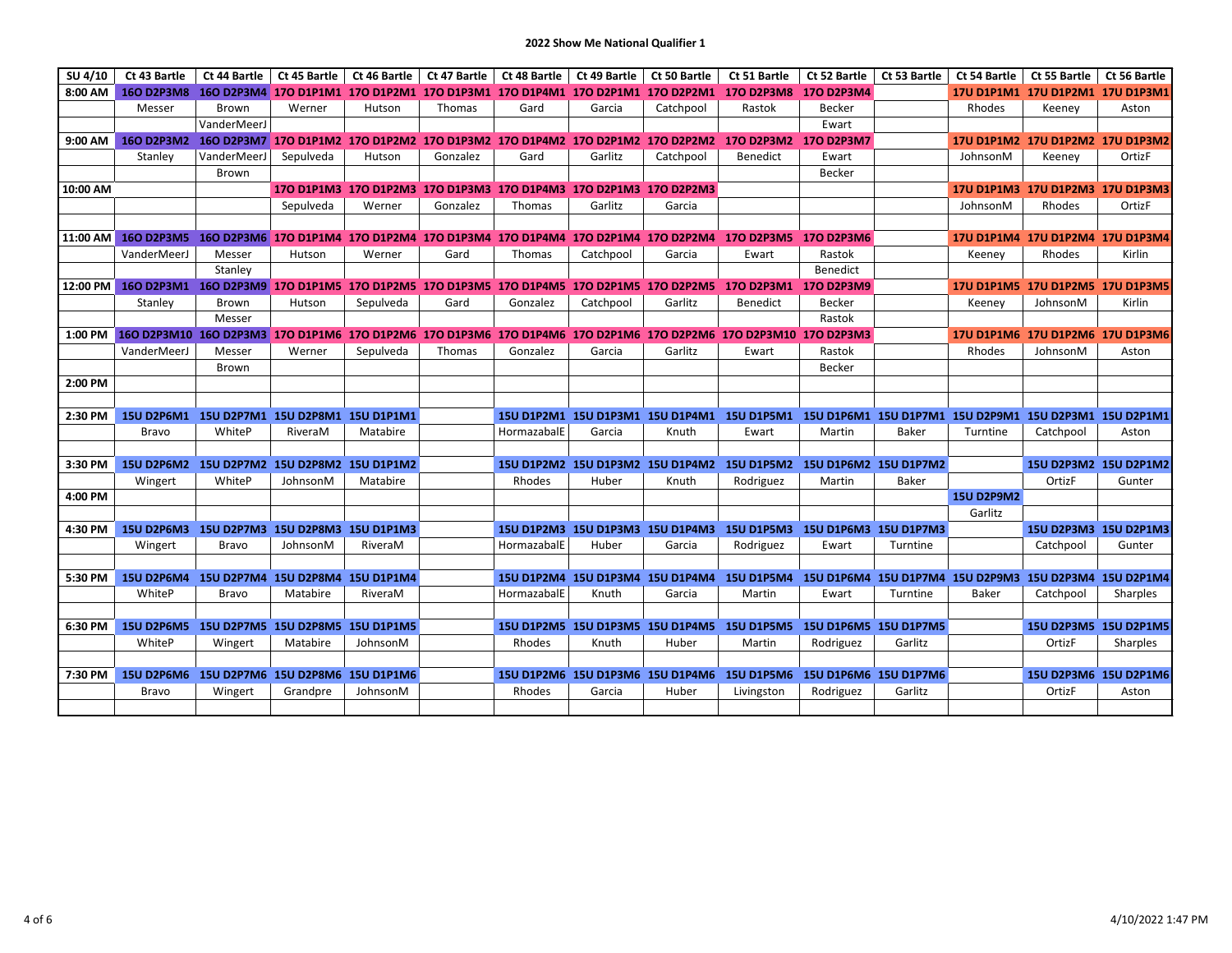| SU 4/10 | Ct 57 Bartle                              | Ct 58 Bartle                     | Ct 59 Bartle | Ct 60 Bartle                                                       | Ct 61 Bartle      | Ct 62 Bartle |                   |                   | Ct 63 Municipal Ct 64 Municipal Ct 65 Municipal Ct 66 Municipal |                   |
|---------|-------------------------------------------|----------------------------------|--------------|--------------------------------------------------------------------|-------------------|--------------|-------------------|-------------------|-----------------------------------------------------------------|-------------------|
| 8:00 AM |                                           |                                  |              | 17U D1P4M1 17U D2P1M1 17U D2P2M1 17U D2P3M4                        | <b>17U D2P3M8</b> |              |                   |                   |                                                                 |                   |
|         | Kirlin                                    | Marcelino                        | Koch         | Livingston                                                         | Gilliam           |              |                   |                   |                                                                 |                   |
|         |                                           |                                  |              |                                                                    | Grandpre          |              |                   |                   |                                                                 |                   |
| 9:00 AM |                                           | 17U D1P4M2 17U D2P1M2 17U D2P2M2 |              | 17U D2P3M2 17U D2P3M7                                              |                   |              |                   |                   |                                                                 |                   |
|         | Kirlin                                    | Salmen                           | Koch         | Rogers                                                             | Grandpre          |              |                   |                   |                                                                 |                   |
|         |                                           |                                  |              |                                                                    | Gilliam           |              |                   |                   |                                                                 |                   |
|         | 10:00 AM 17U D1P4M3 17U D2P1M3 17U D2P2M3 |                                  |              |                                                                    |                   |              |                   |                   |                                                                 |                   |
|         | Aston                                     | Salmen                           | Marcelino    |                                                                    |                   |              |                   |                   |                                                                 |                   |
|         |                                           |                                  |              |                                                                    |                   |              |                   |                   |                                                                 |                   |
|         | 11:00 AM 17U D1P4M4 17U D2P1M4 17U D2P2M4 |                                  |              | 17U D2P3M5 17U D2P3M6                                              |                   |              |                   |                   |                                                                 |                   |
|         | Aston                                     | Koch                             | Marcelino    | Grandpre                                                           | Livingston        |              |                   |                   |                                                                 |                   |
|         |                                           |                                  |              |                                                                    | Rogers            |              |                   |                   |                                                                 |                   |
|         | 12:00 PM 17U D1P4M5 17U D2P1M5 17U D2P2M5 |                                  |              | 17U D2P3M1 17U D2P3M9                                              |                   |              |                   |                   |                                                                 |                   |
|         | OrtizF                                    | Koch                             | Salmen       | Rogers                                                             | Gilliam           |              |                   |                   |                                                                 |                   |
|         |                                           |                                  |              |                                                                    | Livingston        |              |                   |                   |                                                                 |                   |
| 1:00 PM |                                           |                                  |              | 17U D1P4M6 17U D2P1M6 17U D2P2M6 17U D2P3M10                       | <b>17U D2P3M3</b> |              |                   |                   |                                                                 |                   |
|         | OrtizF                                    | Marcelino                        | Salmen       | Grandpre                                                           | Livingston        |              |                   |                   |                                                                 |                   |
|         |                                           |                                  |              |                                                                    | Gilliam           |              |                   |                   |                                                                 |                   |
| 2:00 PM |                                           |                                  |              |                                                                    |                   |              |                   |                   |                                                                 |                   |
|         |                                           |                                  |              |                                                                    |                   |              |                   |                   |                                                                 |                   |
| 2:30 PM |                                           |                                  |              | 15U D2P2M1 15U D2P4M1 15U D2P5M1 15U D1P10M1 15U D1P8M1 15U D1P9M1 |                   |              | <b>16L D2P2M1</b> | <b>16L D2P3M1</b> | <b>16L D2P4M1</b>                                               | <b>16L D2P5M1</b> |
|         | Sharples                                  | Marcelino                        | Swanson      | Grandpre                                                           | Gilliam           | Chase        | Kirlin            | Koch              | Keeney                                                          | Hunt              |
|         |                                           |                                  |              |                                                                    |                   |              |                   |                   |                                                                 |                   |
| 3:30 PM |                                           |                                  |              | 15U D2P2M2 15U D2P4M2 15U D2P5M2 15U D1P10M2 15U D1P8M2 15U D1P9M2 |                   |              | <b>16L D2P2M2</b> | <b>16L D2P3M2</b> | <b>16L D2P4M2</b>                                               | <b>16L D2P5M2</b> |
|         | Sharples                                  | Le                               | Swanson      | Sepulveda                                                          | Padilla           | Anema        | Scannell          | Koch              | Salmen                                                          | Hunt              |
| 4:00 PM |                                           |                                  |              |                                                                    |                   |              |                   |                   |                                                                 |                   |
|         |                                           |                                  |              |                                                                    |                   |              |                   |                   |                                                                 |                   |
| 4:30 PM |                                           |                                  |              | 15U D2P2M3 15U D2P4M3 15U D2P5M3 15U D1P10M3 15U D1P8M3 15U D1P9M3 |                   |              | <b>16L D2P2M3</b> | <b>16L D2P3M3</b> | <b>16L D2P4M3</b>                                               | <b>16L D2P5M3</b> |
|         | Aston                                     | Le                               | Marcelino    | Grandpre                                                           | Gilliam           | Chase        | Scannell          | Kirlin            | Salmen                                                          | Keeney            |
|         |                                           |                                  |              |                                                                    |                   |              |                   |                   |                                                                 |                   |
| 5:30 PM |                                           |                                  |              | 15U D2P2M4 15U D2P4M4 15U D2P5M4 15U D1P10M4 15U D1P8M4 15U D1P9M4 |                   |              | <b>16L D2P2M4</b> | <b>16L D2P3M4</b> |                                                                 |                   |
|         | Aston                                     | Swanson                          | Marcelino    | Grandpre                                                           | Gilliam           | Chase        | Koch              | Kirlin            |                                                                 |                   |
|         |                                           |                                  |              |                                                                    |                   |              |                   |                   |                                                                 |                   |
| 6:30 PM |                                           |                                  |              | 15U D2P2M5 15U D2P4M5 15U D2P5M5 15U D1P10M5 15U D1P8M5 15U D1P9M5 |                   |              | <b>16L D2P2M5</b> | <b>16L D2P3M5</b> | <b>16L XO</b>                                                   | <b>16L XO</b>     |
|         | Gunter                                    | Swanson                          | Le           | Sepulveda                                                          | Padilla           | Anema        | Koch              | Scannell          | Hunt                                                            | Keeney            |
|         |                                           |                                  |              |                                                                    |                   |              |                   |                   |                                                                 |                   |
| 7:30 PM |                                           |                                  |              | 15U D2P2M6 15U D2P4M6 15U D2P5M6 15U D1P10M6 15U D1P8M6 15U D1P9M6 | Padilla           |              | <b>16L D2P2M6</b> | <b>16L D2P3M6</b> | <b>16L XO</b><br>Salmen                                         |                   |
|         | Gunter                                    | Marcelino                        | Le           | Sepulveda                                                          |                   | Anema        | Kirlin            | Scannell          |                                                                 |                   |